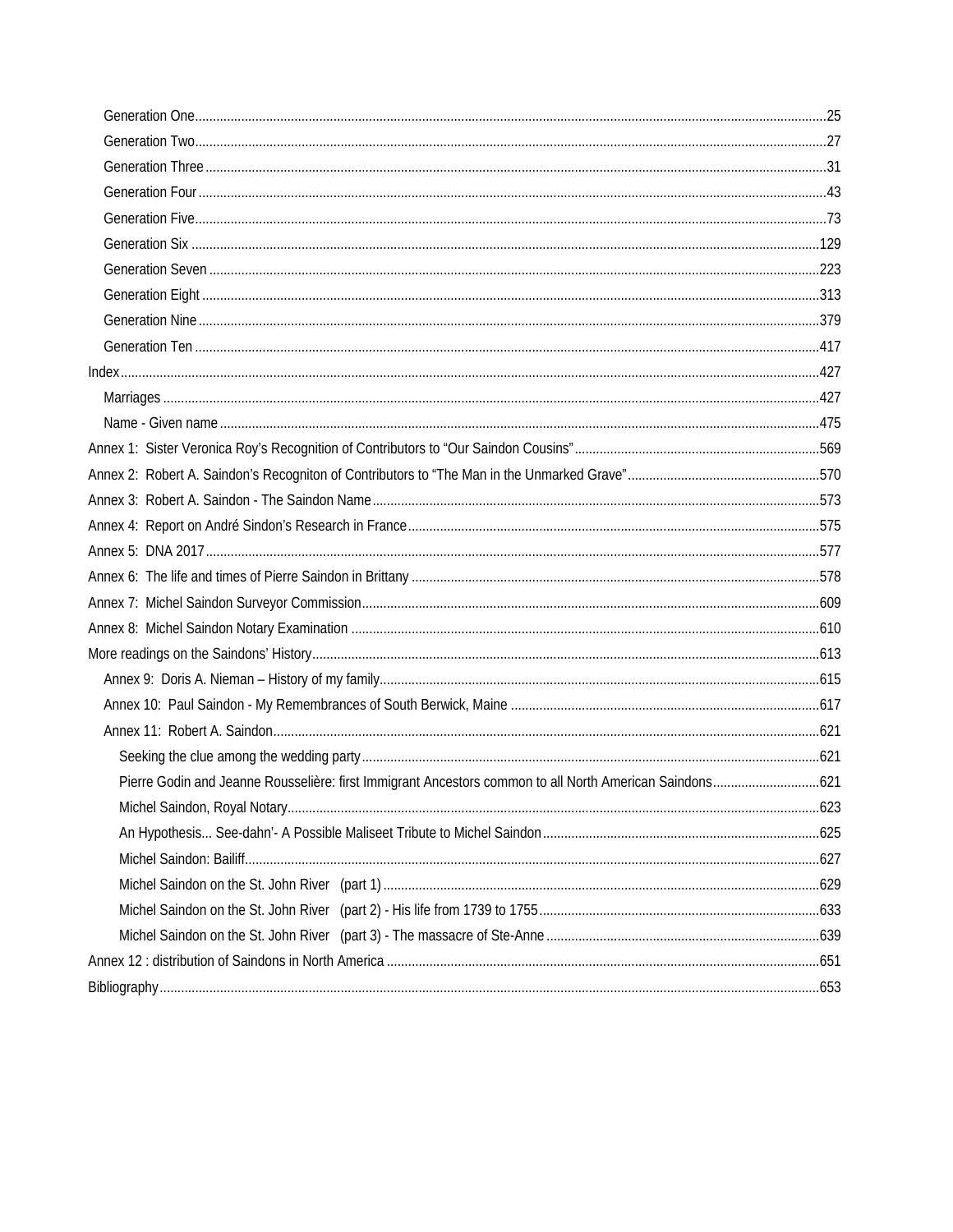### **Foreword**

### *This book is dedicated to those who have contributed to the history and genealogy of the Saindon family in Canada and the United States.*

### In Canada

Laurent and Robert Saindon were pioneers regarding the Saindon family heritage.

**Laurent Saindon** devoted over 16 years of his life to the history and genealogy of the Saindons. Precise and tenacious, he enjoyed sharing his findings with both relatives and friends through his writings and speeches.

"My manuscript is finished," he told André Sindon sometime before his sudden death in 1989. Thankfully, his son Marc published his work in French in1991 under the title "*Histoire et Généalogie des Saindon de l'Amérique du Nord". "*This publication was to be one of the events that triggered the creation of the Association of Saindons in 1995," stated Fernand Saindon, a founding member.

While Laurent was interested in the Saindons of North America, a remote cousin and friend, **Father Robert Saindon**, inspired by Laurent's work, went to France in 1985 to find the origins of our ancestor Michel Saindon. Contact with locals and research at the Departmental Archives of Brittany led him to conclude that Michel Saindon was probably born in 1717 in Brain-sur-Vilaine. This date, therefore, was inscribed on the memorial plaque inaugurated in 1995 and located on the ancestral land of the Saindons in Cacouna, Province of Québec.

In 1995, Robert, along with his cousin Yvon and his nephew Fernand, founded the North American Association of Saindons. He died in 2005; all remember him for his pride in being a Saindon, his loyalty in attending the meetings of the Association and his warm personality.

I have great admiration for these people who retraced our history and genealogy before the widespread use of computers and the facility, these days, to do research from home on the Internet. In their research they were required to physically go to the parish rectories, obtain permission from the pastor, sometimes being almost forced to give a donation and finally being allowed to search the records under conditions not always favourable because of space and lighting. Afterwards, the information had to be organized on cards and lists, classified by family, parishes, date, etc., a considerable task compared with the ease of processing that today's computers and genealogy software provide.

**André Sindon**, great-grandson of Augustin Saindon, intrigued by the spelling of his name, began his research in 1976 and met with Laurent Saindon. This led to a close friendship that lasted until Laurent's death. Later, with the help of a French amateur genealogist and the involvement of his wife, Louise Camirand, a certified genealogist, he found the baptismal record of a person named Michel Saindon born December 2, 1715, who could possibly be the ancestor of all Saindons in North America. In the Fall of 2016, this finding was confirmed by a DNA comparison between a Saindon from North America and a Saindon from Brittany.

### In the United States

Many Saindon descendants of both sexes gathered information about their ancestors coming from French Canada. Some exchanged data with researchers in Canada, mainly Laurent Saindon, others published books where we find a large number of American contributors (Annexes 1 and 2).

**Rosamond Barland**, daughter of Olive Saindon from Kansas and **Neleda Desbiens-Jones**, granddaughter of Marie-Adéline Saindon from Kansas also exchanged correspondence regularly with Laurent Saindon. Information on their ancestors appears in Laurent Saindon's books and those of Sister Veronica Roy and Robert A. Saindon which are described below.

**Sister Veronica Roy** (Ila Mae Jean Roy), granddaughter of Laura Saindon from Kansas, published a book entitled "Our Saindon Cousins" in 1991 about the descendants of Achille Saindon and Henriette Caron and the history of the immigration of Saindons to Kansas. She exchanged correspondence with Fernand Saindon, one of the founding members of the Association.

**Robert A. Saindon** from Montana wrote a book in 2005 about his ancestor: "The Man in the Unmarked Grave, the life and times of Jake Saindon (1862–1936)". He published a second book in 2008 entitled "Saindon Family History: Paleolithic to 1735 AD" on the history of the Saindons' evolution throughout the world and their settling in Brittany. Recently, he wrote another book on "The Life and Times of Michel Saindon on the St. John River 1736-1764"

With research by a French collaborator and unaware of the work done by André Sindon, Robert discovered the baptismal record of the same person named Michel Saindon born on December 2, 1715, a great finding as well as a confirmation of André Sindon's investigation.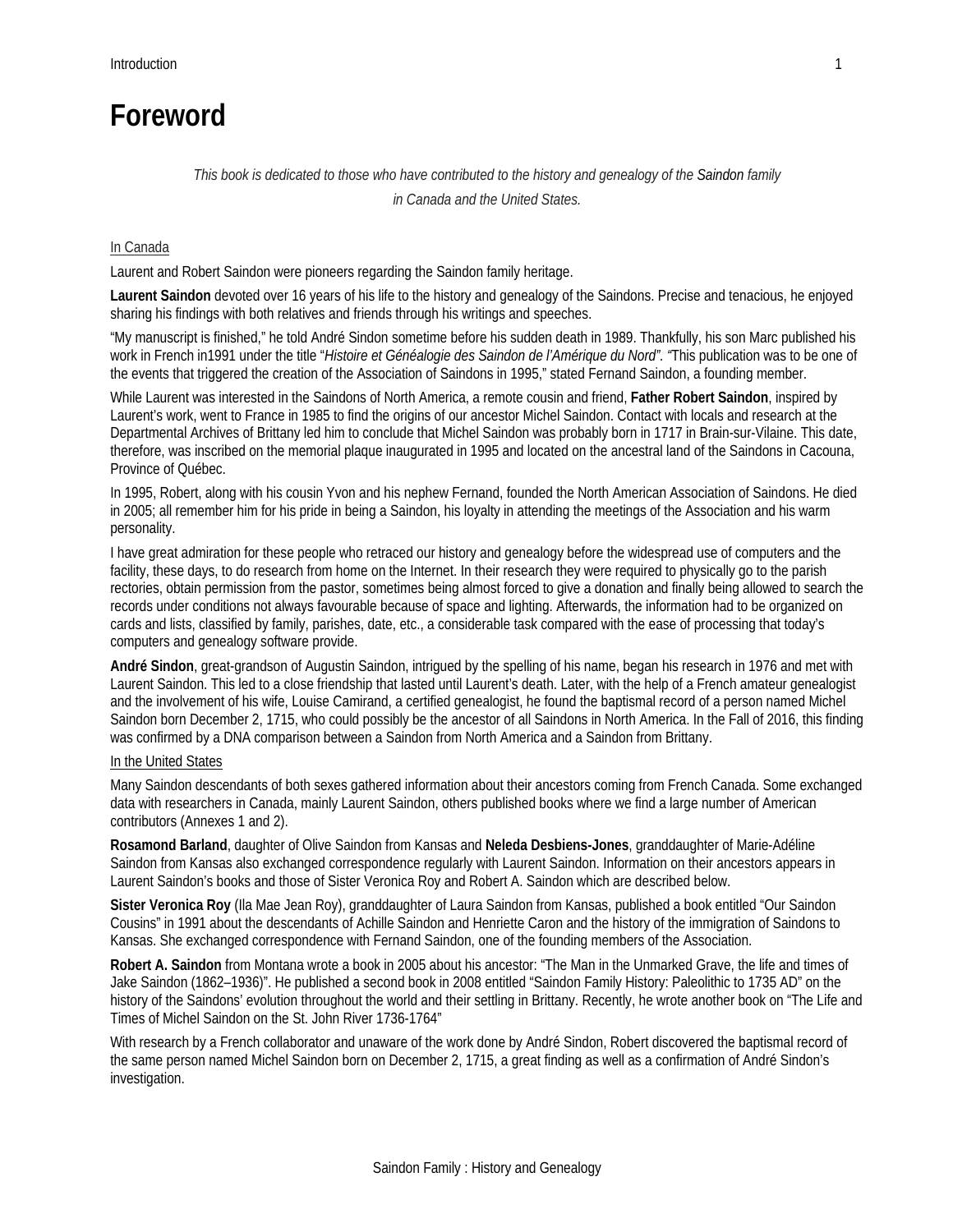As Laurent Saindon is considered to be the pioneer regarding the Saindon heritage in Canada, Robert A. has the same status in the United States. He writes regularly in the *"Lignée Saindon*", the newsletter of the Association of Saindons. There are many citations of his research published and unpublished in this book that I have had the privilege of sharing with him.

In the above-mentioned publications, we find references to **Gordon Saindon** of Las Vegas as being an important source of information. Thankfully, I got in touch with Gordon through the Association's website. He contributed to the Saindon genealogical databank from which this dictionary is printed, adding valuable information on the Saindons living in the United States. Many thanks to all these people.

*André Sindon*  May 2017



The Coat of Arms of the North American Association of **Saindons**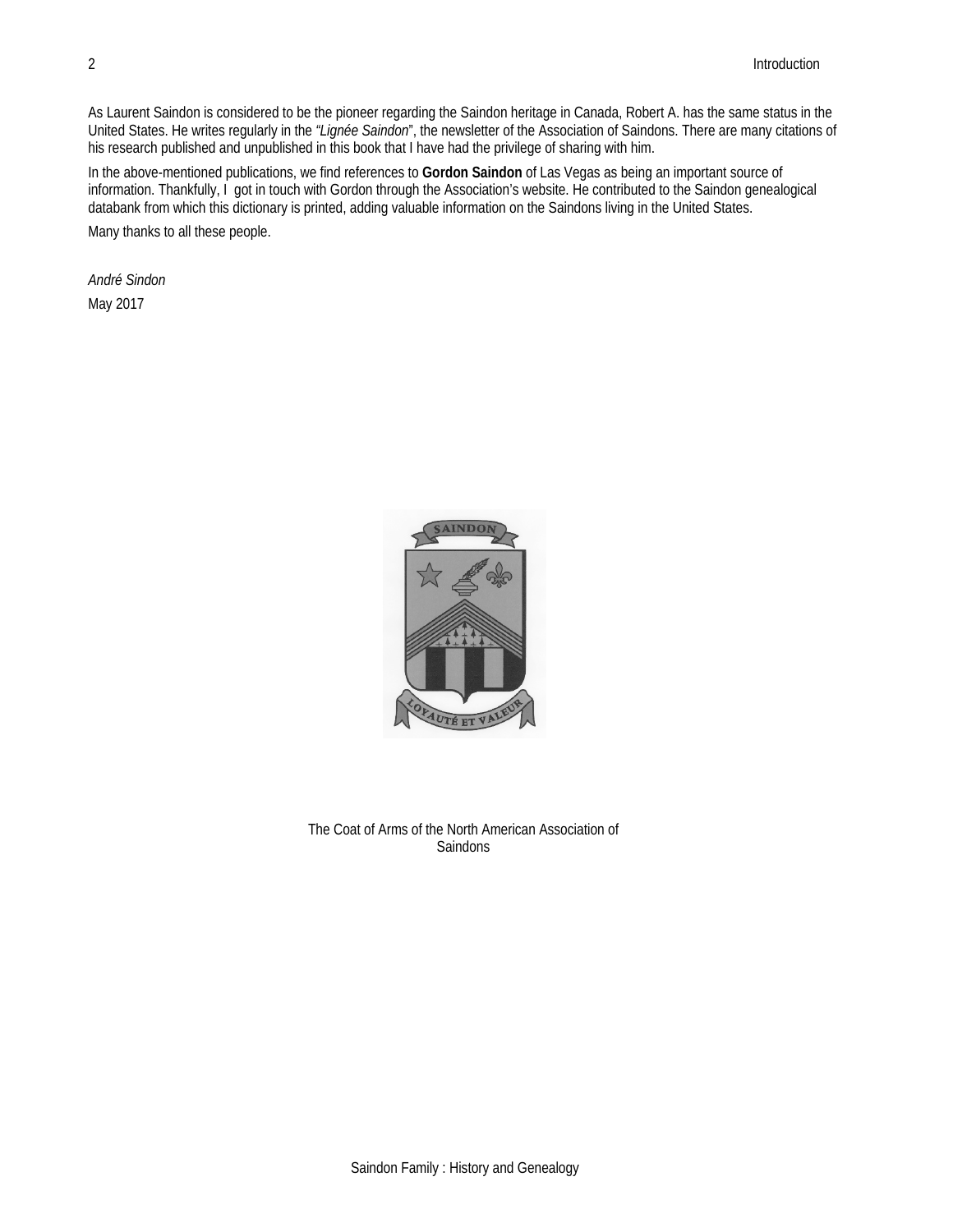## **Acknowledgments**

Sincere thanks to the members of the Association who provided genealogical data about their immediate family and ancestors.

We wish to emphasize the significant contribution of:

- Gilles Saindon, Manitoba
- Doris. A Nieman, Maine
- Florence Saindon, Madawaska
- André Saindon, Cacouna
- Madeleine Saindon Bouchard, Montréal
- Rachel Saindon, Québec
- Paul Saindon, California
- Jean-Pierre Saindon, Québec

There are many references from previously published works about the Saindons. Our thanks to the authors or their families:

- The family of Laurent Saindon
- The family of Reverend Robert Saindon
- Linda R. Cross, executor of Sister Veronica Roy's will
- Robert A. Saindon from Montana for his valuable advice and permission to quote his publications
- Gordon Saindon from Las Vegas for his invaluable research on the Saindon living in the United States
- Darel Saindon from Colorado
- Andrée Thinel, co-author of "*Le Dictionnaire historique illustré de la famile Saindon*"
- Marie-Noëlle Jouan from Brittany for her contributions to Robert A. Saindon research and the DNA comparison.
- Joseph Cindon from Brittany: DNA comparison.

Many thanks to Lea Vachon, for the revision of the English translation of many of the texts of this book.